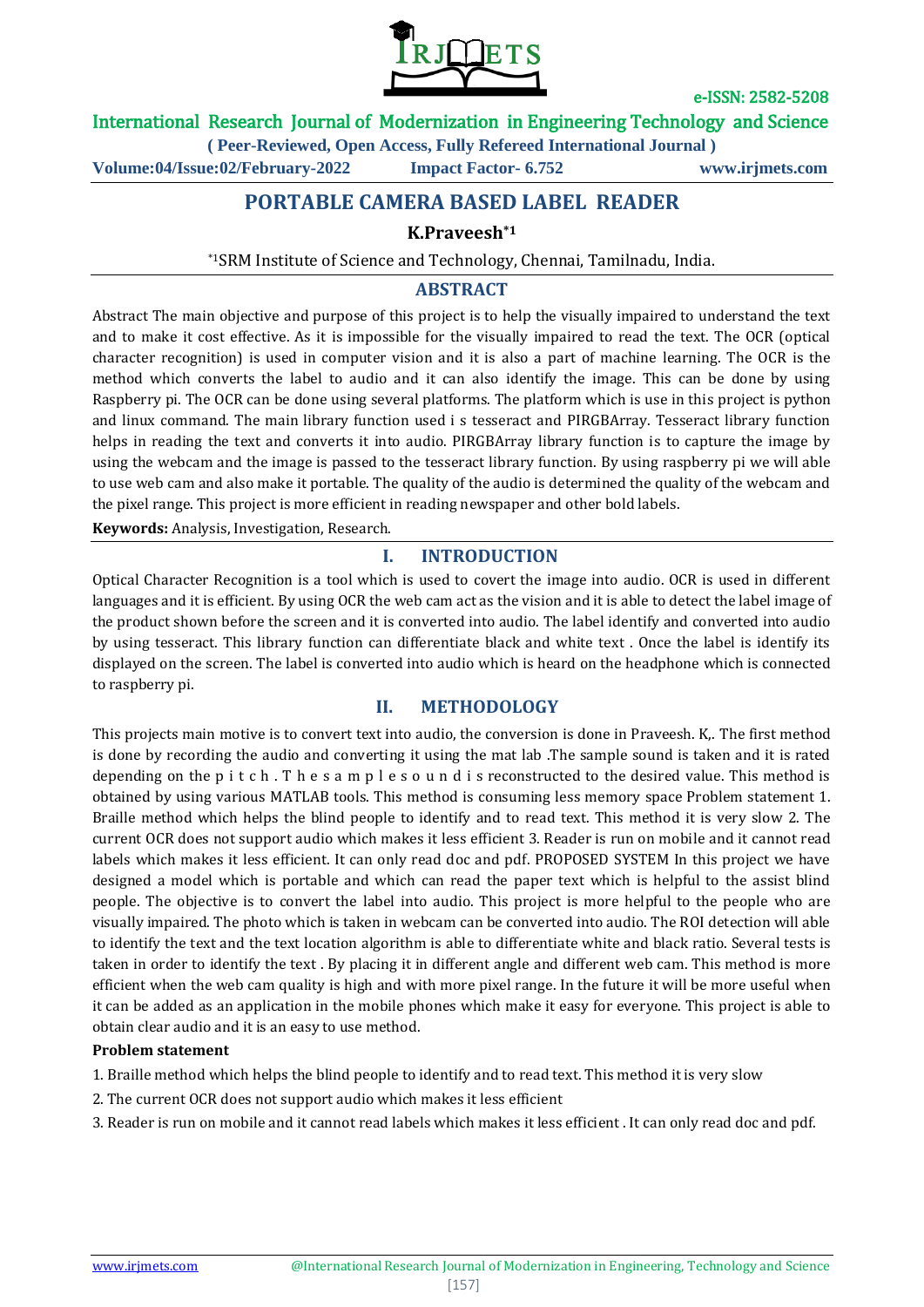

# International Research Journal of Modernization in Engineering Technology and Science

**( Peer-Reviewed, Open Access, Fully Refereed International Journal )**

**Volume:04/Issue:02/February-2022 Impact Factor- 6.752 www.irjmets.com**



# **IV. MODELING AND ANALYSIS**

In this project we have designed a model which is portable and which can read the paper text which is helpful to the assist blind people. The objective is to convert the label into audio. This project is more helpful to the people who are visually impaired. The photo which is taken in webcam can be converted into audio. The ROI detection will able to identify the text and the text location algorithm is able to differentiate TEXT to audio In this method the text or label is converted into audio by using the web cam and raspberry pi. Power supply the power supply(5v) is to power the raspberry pi and all the components. Webcam The web cam acts as the eye. The webcam takes the picture of the label and transfers it to the raspberry pi. Which is converts into audio. Raspberry pi the raspberry pi is the CPU of this entire process. It process the text and converts it into audio. It is portable and it also regulates the power supply HDMI to VGA The HDMI is able to produce the output image on the screen . VGA is to convert the HDMI image to binary value which makes the raspberry to under the text HARDWARE!S USED: • Raspberry Pi • HDMI to VGA converter • Webcam • Speakers / Headphones • SD Card • Monitor, Keyboard, Mouse • Power cable SOFTWARE!S USED • Raspbian OS • Python • OCR Algeria APPLICATIONS • Handicapped people application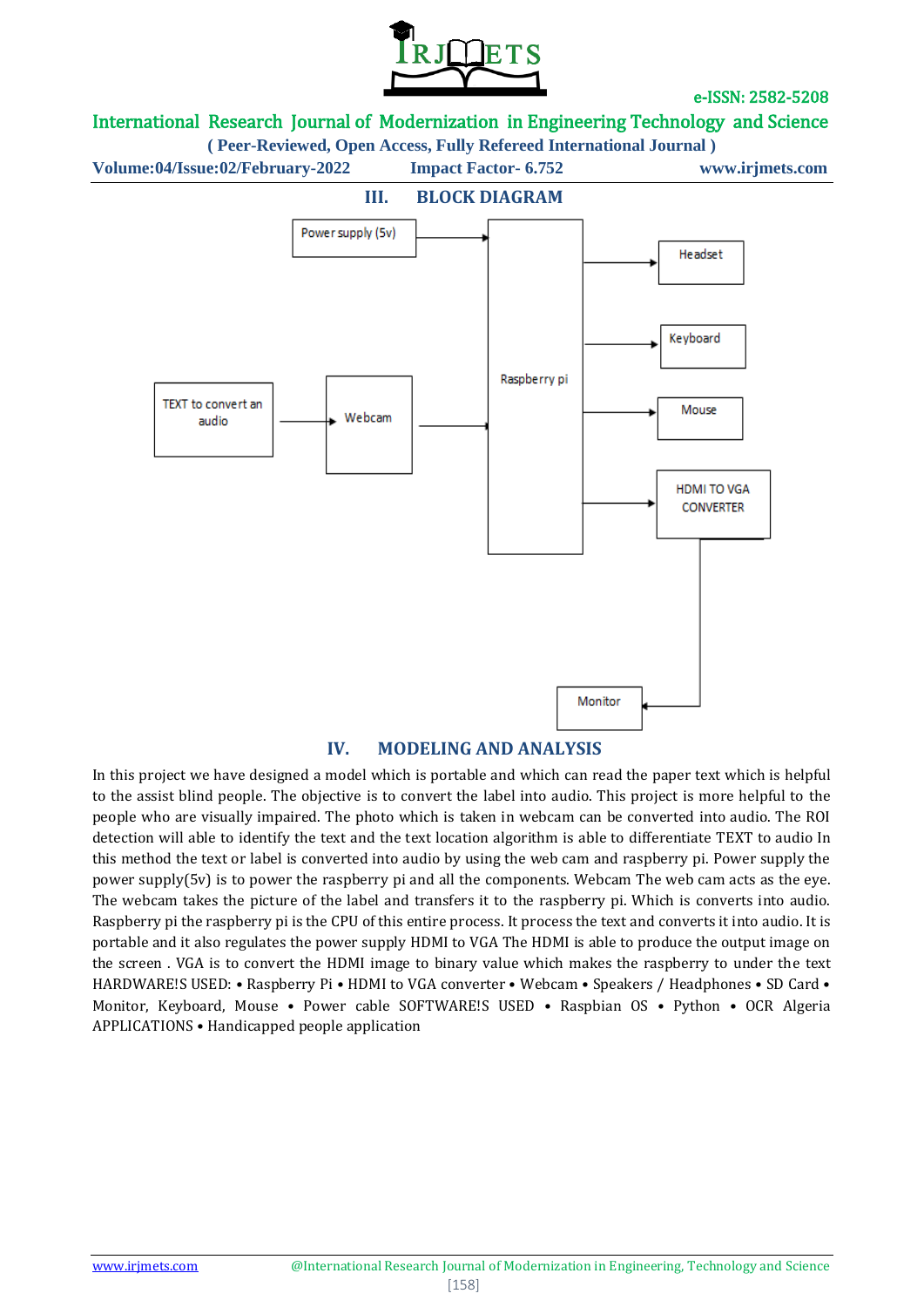

# International Research Journal of Modernization in Engineering Technology and Science

**( Peer-Reviewed, Open Access, Fully Refereed International Journal )**



#### **Figure 1:** Raspberry pi Port specification



# **Figure 2:** Working model **V. CONCLUSION**

This project is a new concept of converting the picture into audio. With a sensitive camera it is produce the output with in few seconds. This concept helps the visually impaired people to unidentified the text .Every blind person will not be able to afford to learn braille .By using this method we are able to help the blind people can able to listen to the text and the label.

### **ADVANTAGES:**

- A low cost,
- Automatic system for reading text books will be implemented that not only converts printed books to digital text, but also reads them as an audio output.